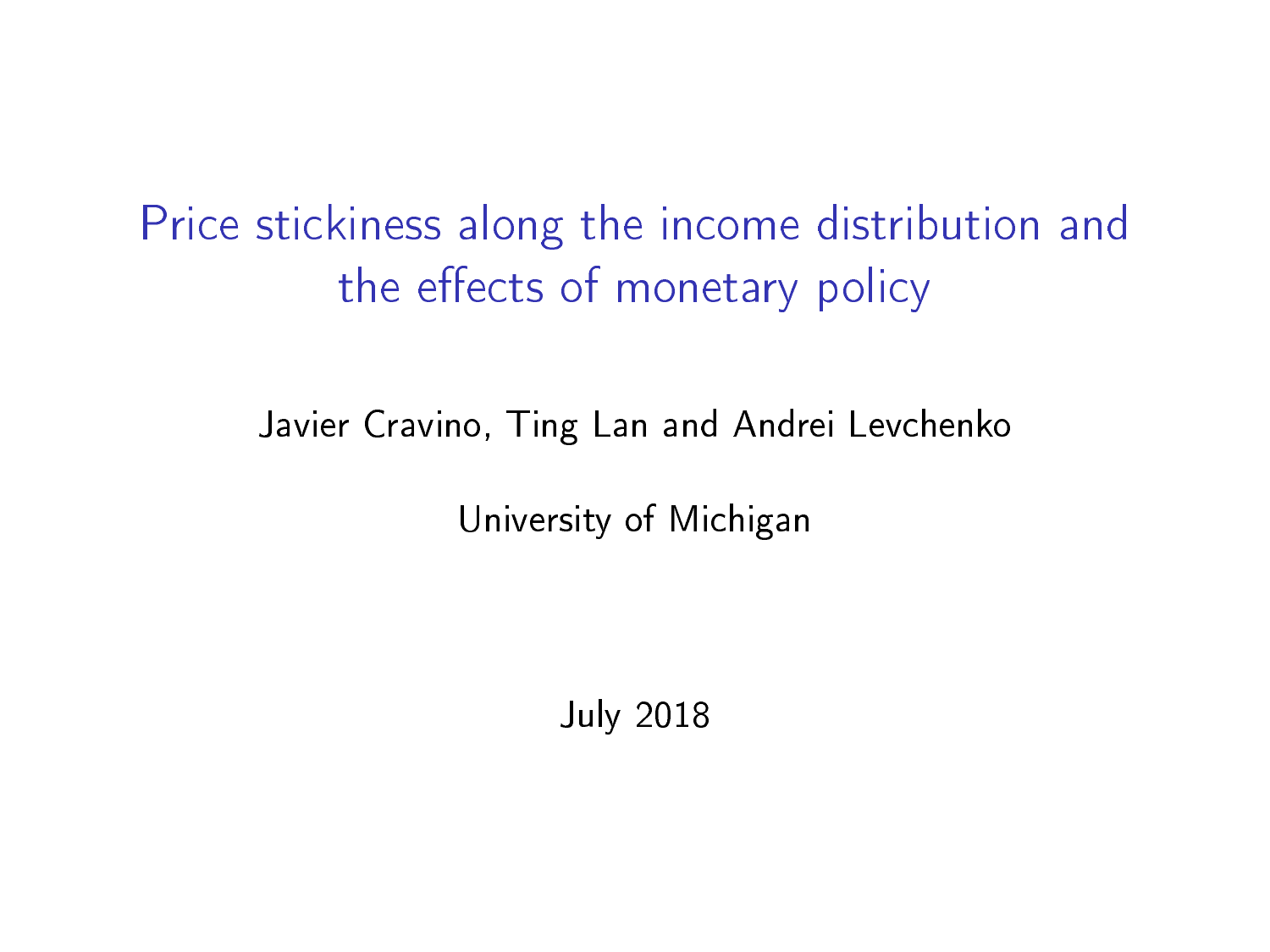Monetary shocks have distributional consequences

- $\blacktriangleright$  Monetary policy has differential effect across agents:
	- Savers vs. borrowers (Doepke and Schneider 2006)
	- Financially constrained vs. unconstrained (Williamson, 2008)
	- Young vs. old (Wong, 2016)
- $\triangleright$  Coibion et al. 2017: Monetary shocks increase income inequality
- $\blacktriangleright$  Mechanism: differential effects on agents income/wealth
- $\triangleright$  This paper: Alternative mechanism  $-$  differential effect on prices
	- Monetary policy differentially affects prices of different goods
	- Households with different income consume different goods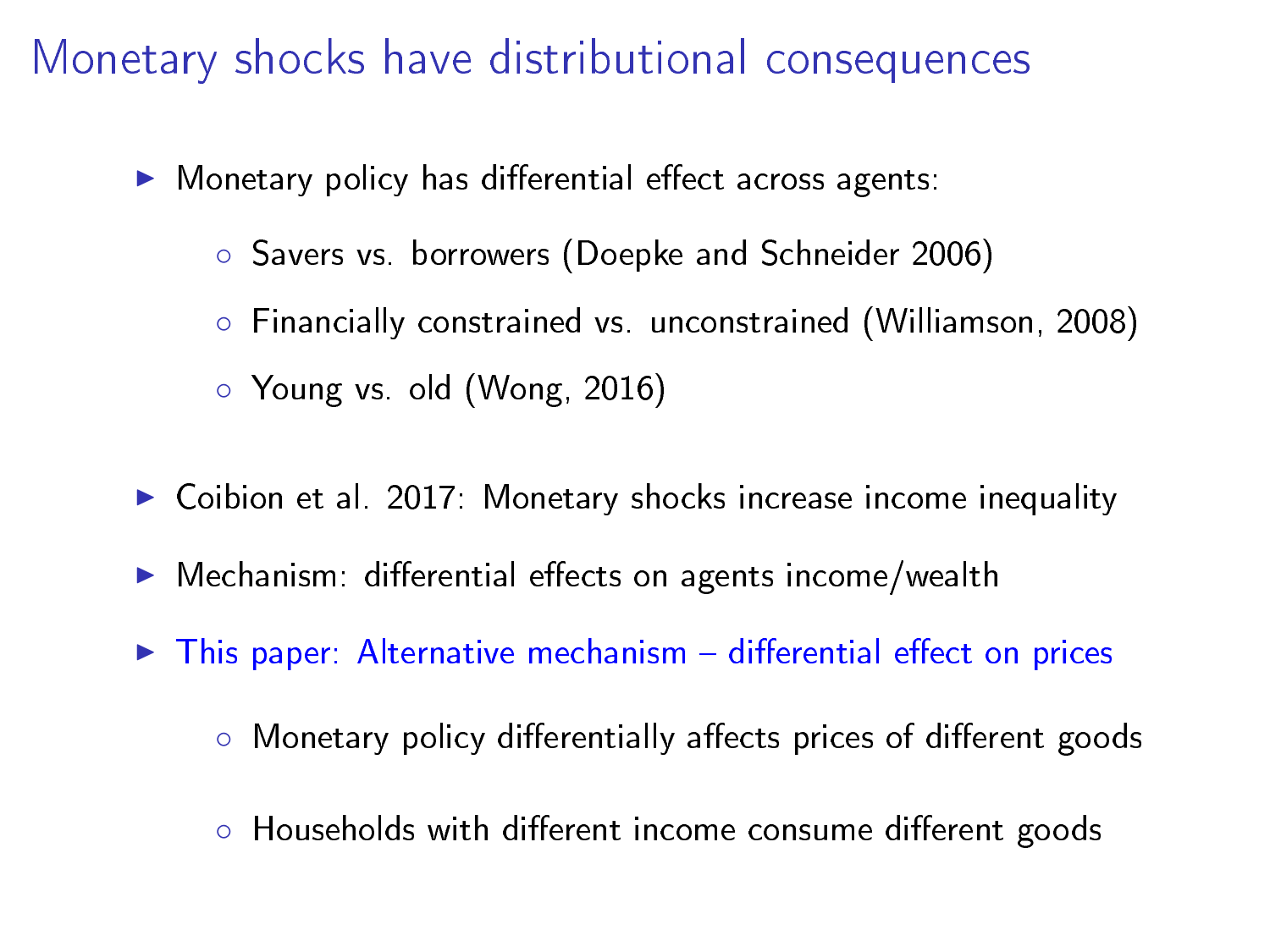#### What we do

- 1) Document two new differences across consumption baskets:
	- High income households consume goods whose prices are:
		- i) More sticky
		- ii) Less volatile
- 2) Quantify distributional consequences of monetary shock
	- Factor-Augmented VAR (FAVAR) model
	- Quantitative New-Keynesian DSGE model
		- $\circ$  Inequality affects effectiveness of monetary policy modestly

**Main result:** Shock that  $\uparrow \pi^\textit{agg}$  by  $1\% \rightarrow \pi^\textit{mid} - \pi^\textit{top} = 0.2\%$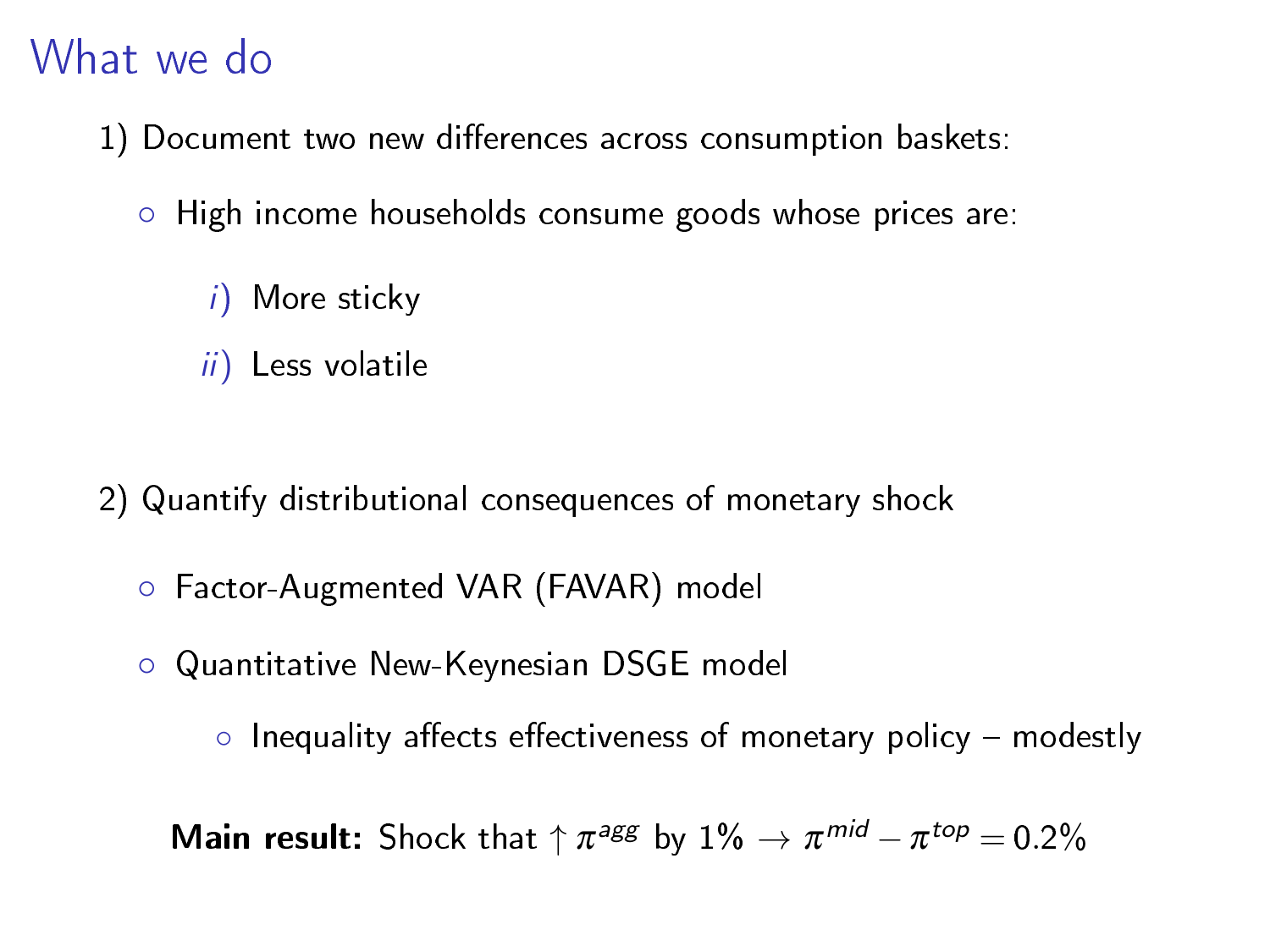# A simple model to guide the discussion

- $\blacktriangleright$  Two periods. State is known at  $t = 1$ . S possible states at  $t = 2$
- $\blacktriangleright$  H types of households, J types of goods or 'sectors'
	- $\circ$  CPI faced by household *h*:  $p_t^h(s) \equiv \sum_j \omega_j^h p_{j,t}(s)$

$$
\circ \ \ \text{Aggregate CPU: } p_t(s) \equiv \sum_h s^h p_t^h(s) = \sum_j \omega_j p_{j,t}(s)
$$

Cont. monopolistically competitive firms in each  $j$ , same technology

 $\circ$  t = 1: all firms set same price,  $p_1$ 

 $\circ$   $t = 2$ : fraction  $1 - \theta_j$  set prices before shocks,  $p_2^e = p_1$ 

 $\circ$   $t = 2$ : fraction  $\theta_i$  set prices after shocks,  $\bar{p}_2$  (s)

Sectoral inflation:

$$
\pi_j\left(s\right)=\theta_j\left[\bar{\rho}_2\left(s\right)-\rho_1\right]
$$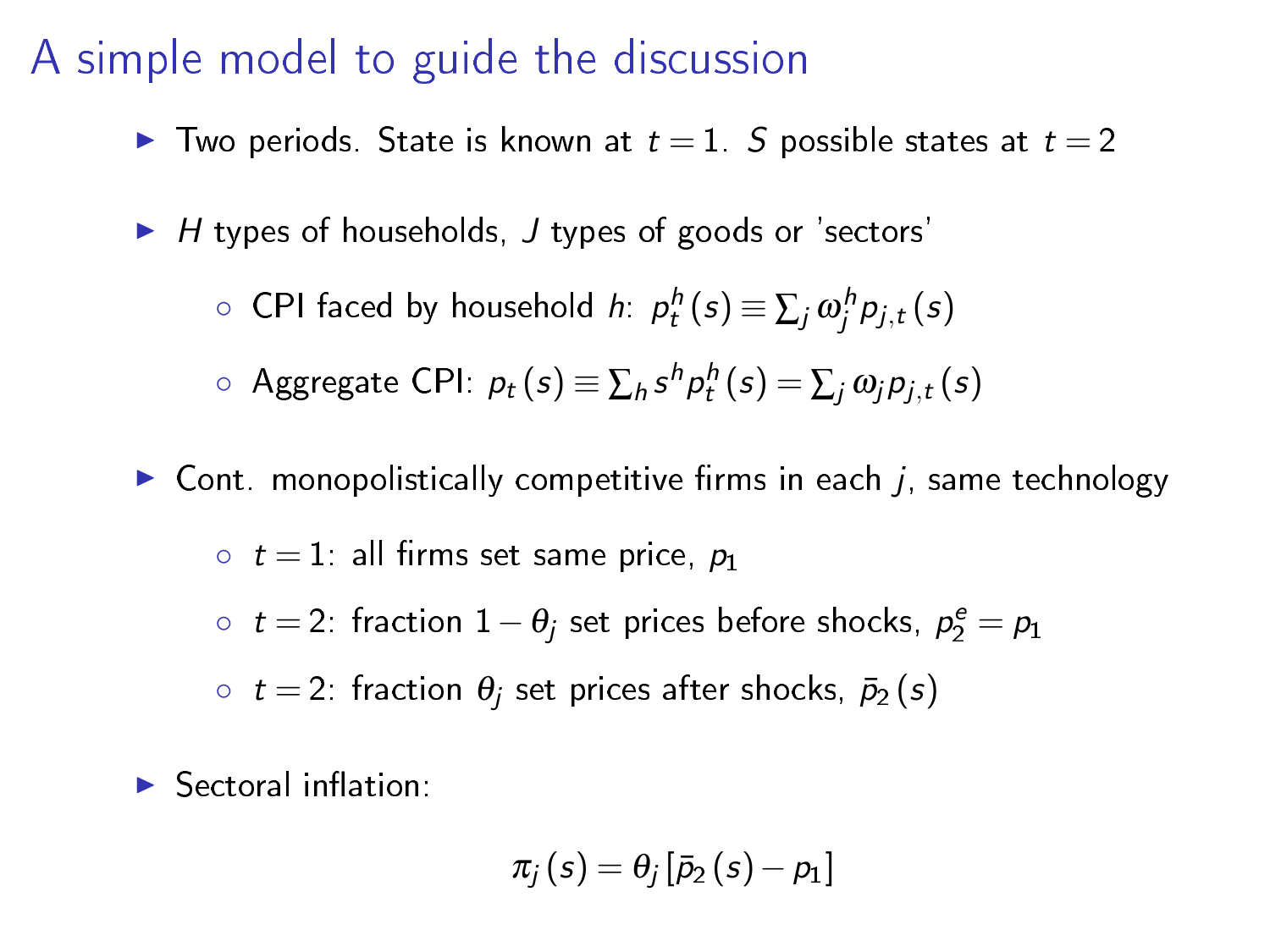# Price rigidities and inflation differences

 $\triangleright$  Difference in inflation across households:

$$
\pi^h\left(s\right)-\pi^{h'}\left(s\right)=\left[\bar{\rho}_2\left(s\right)-\rho_1\right]\sum_j\left[\omega_j^h-\omega_j^{h'}\right]\theta_j.
$$

$$
\frac{\pi^h(s)-\pi^{h'}(s)}{\pi(s)}=\frac{\bar{\theta}^h-\bar{\theta}^{h'}}{\bar{\theta}}
$$

where  $\bar{\theta}^h \equiv \sum_j \omega_j^h \theta_j$  ,  $\bar{\theta} \equiv \sum_h s^h \bar{\theta}^h$ .

 $\blacktriangleright$  More flexible sectors are more volatile

$$
\frac{\sigma_{\pi_j}}{\sigma_{\pi}} = \frac{\theta_j}{\bar{\theta}}
$$

 $\triangleright$  More flexible baskets are more volatile

$$
\frac{\sigma_{\pi^h}}{\sigma_{\pi}} = \frac{\bar{\theta}^h}{\bar{\theta}}
$$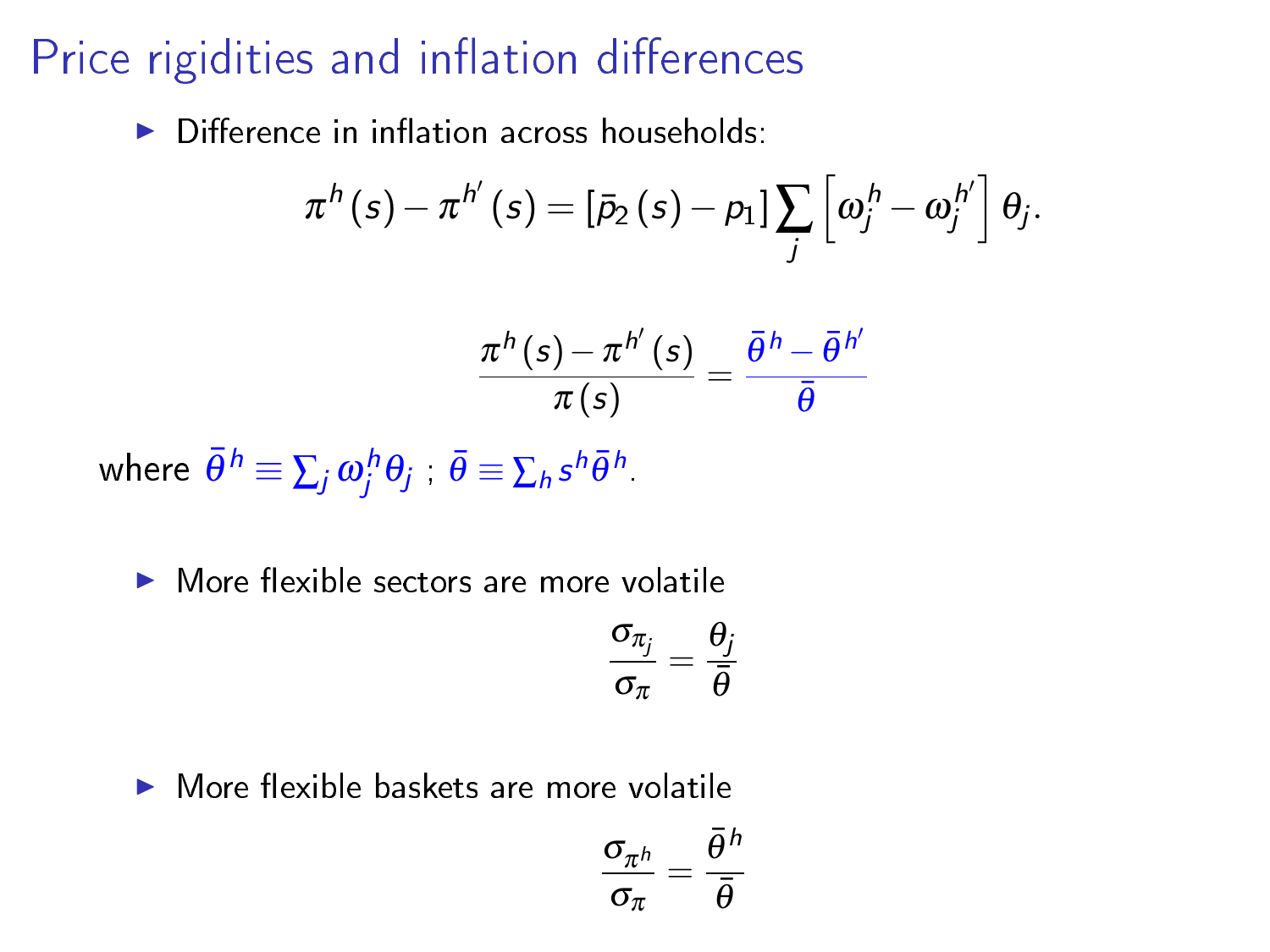# Data

 $\blacktriangleright$  Household specific inflation:

$$
\pi^h_t = \sum_j \omega^h_j \pi_{j,t}
$$

- $\circ \;\; \omega_j^h$  : Consumption expenditures from the US Consumption Expenditure Survey (CES)
- $\,\circ\,$   $\pi_{j,t}\,$  ltem-level price indices from BLS (178 goods)
- $\blacktriangleright$  Household specific average frequency of price changes:

$$
\bar{\theta}^h \equiv \sum_j \omega_j^h \theta_j
$$

- $\circ$   $\,\theta_{\!j}\,\,$  ELI-level frequencies from Nakamura and Steinsson 2008 (265 goods)
	- Fraction of prices that change in a month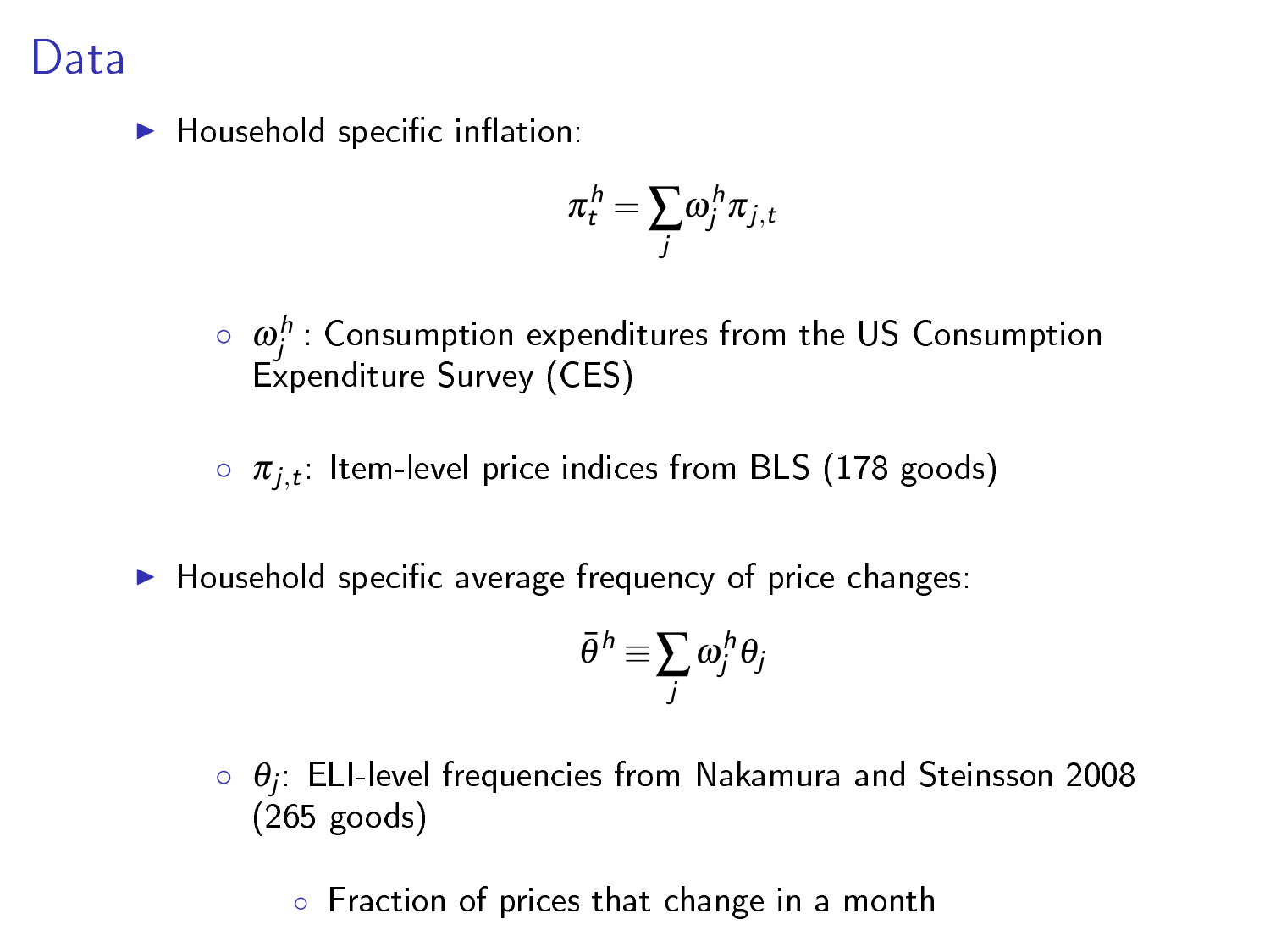# Consumption Expenditure Survey

 $\blacktriangleright$  Two modules: the Interview and the Dairy

- Expenditure files
	- Collect expenditures on about 600 UCC categories
	- 350 UCCs in the Interview
	- 250 UCCs in the Dairy
- o Income files
- Characteristics files
- $\triangleright$  Dairy and interview survey different households each year
- $\blacktriangleright$  Percentile-level household expenditure share  $\omega^\hbar_j$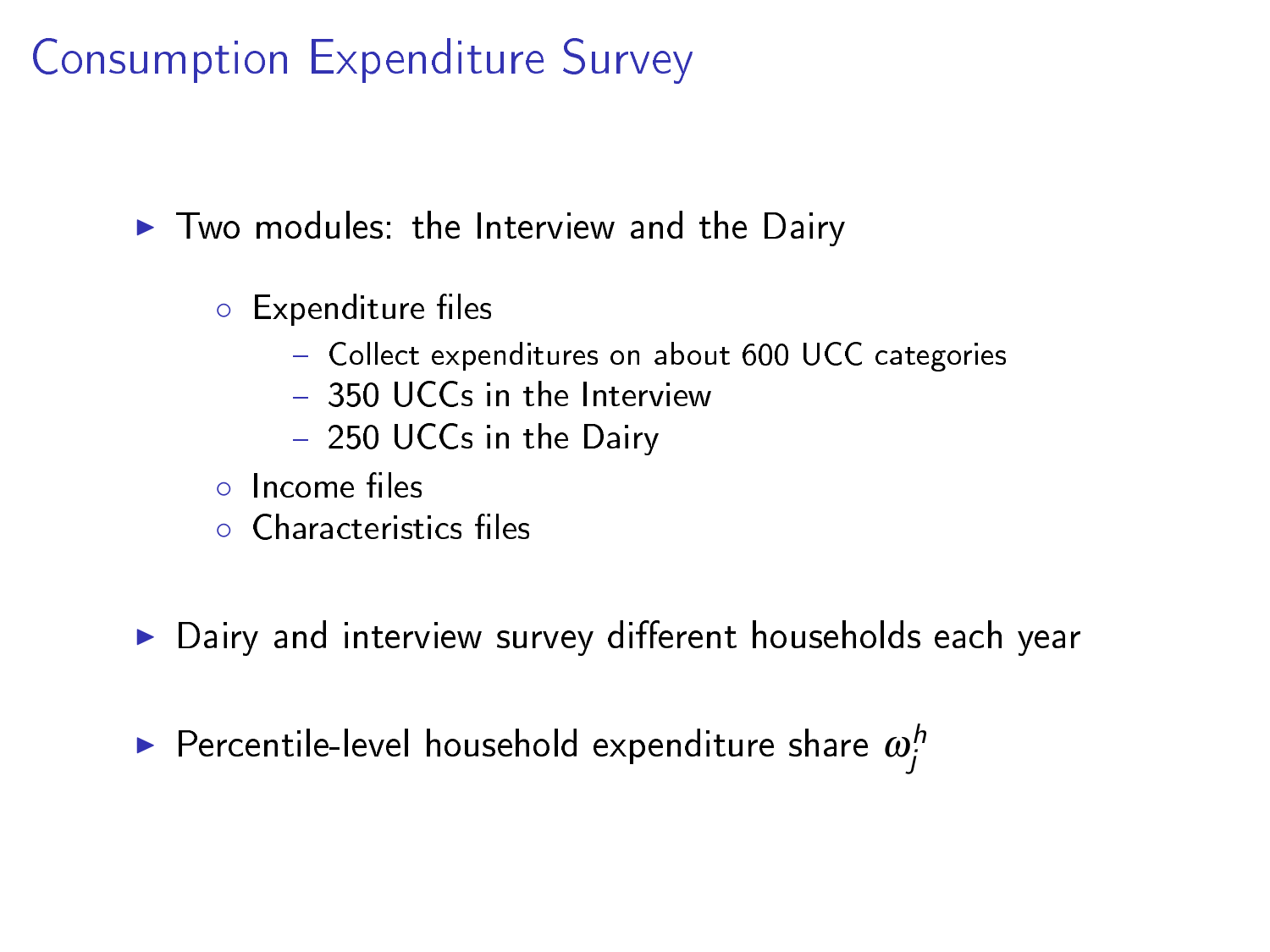# Aggregating HHs into percentiles

 $\triangleright$  Sort households into percentiles in two steps:

- Aggregate HHs in the Interview survey into percentiles
- Use Interview income cutoffs to divide HHs from the Diary into percentiles
- $\blacktriangleright$  Imputed income before tax
	- CES starts to include imputed income since 2004
	- Fisher, Johnson and Smeeding (2015) imputes income back to 1984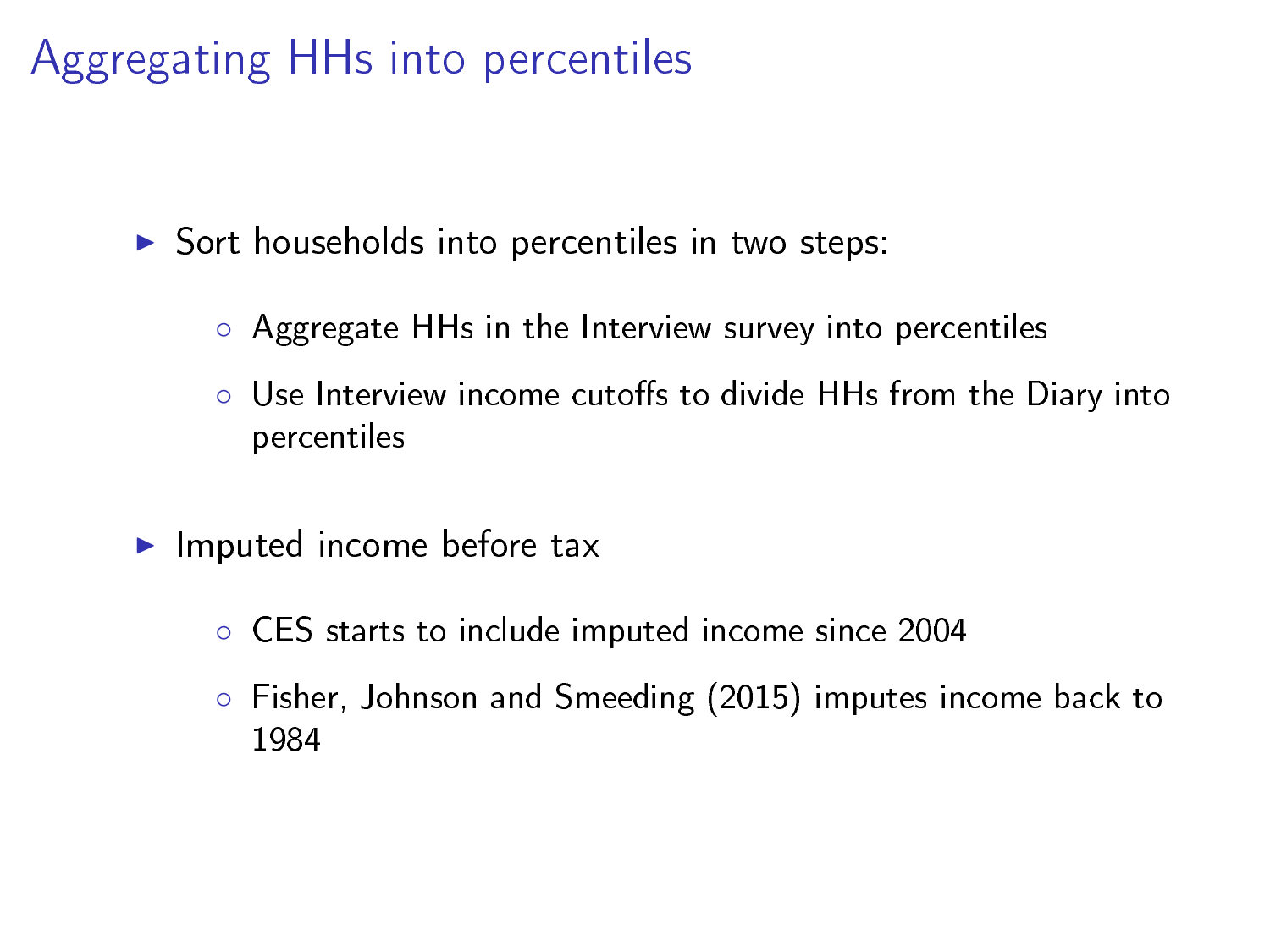# Adjusting the expenditure values

Housing

 $\triangleright$  Owner's equivalent rent of primary residence

"If someone were to rent your home today, how much do you think it would rent for monthly, unfurnished and without utilities?

- Response saves in the variable RENTEQVX in the characteristics file
- Construct an articial UCC code 999999 to store the value
- ▶ Seperate consumption component from investment component
	- Adjust expenditures on homeowner insurance, maintenance, and major appliances
	- Apply a factor of 0.43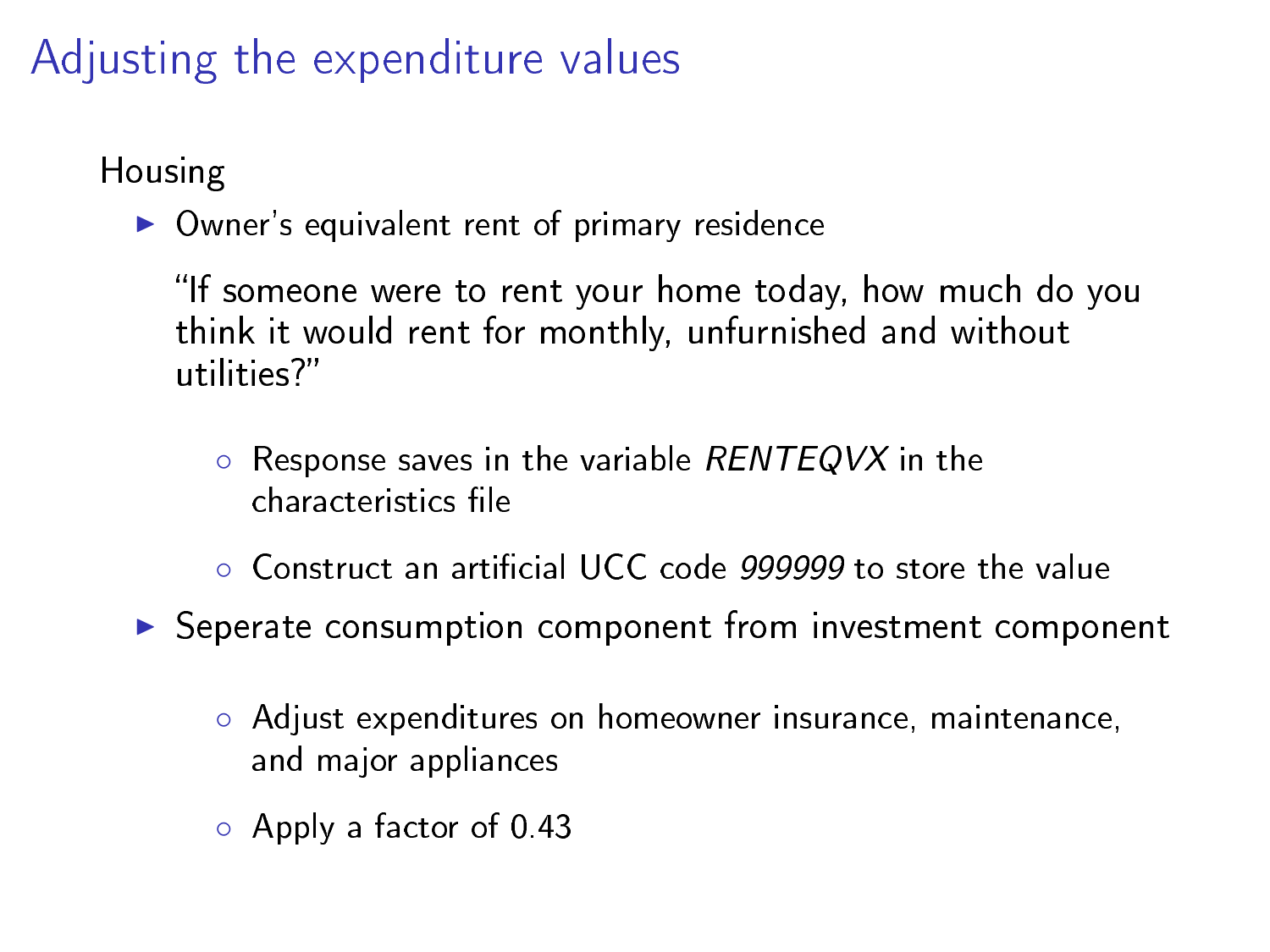# Adjusting the expenditure values

Medical care

- $\blacktriangleright$  Redistribution factors
	- Redistribute private health insurance and Medicare premiums to medical care services
	- The BLS constructs redistribution factors from the National Health Expenditure (NHE) tables
	- Use NHE table 20 directly
- $\triangleright$  Allocate reimbursements across all HHs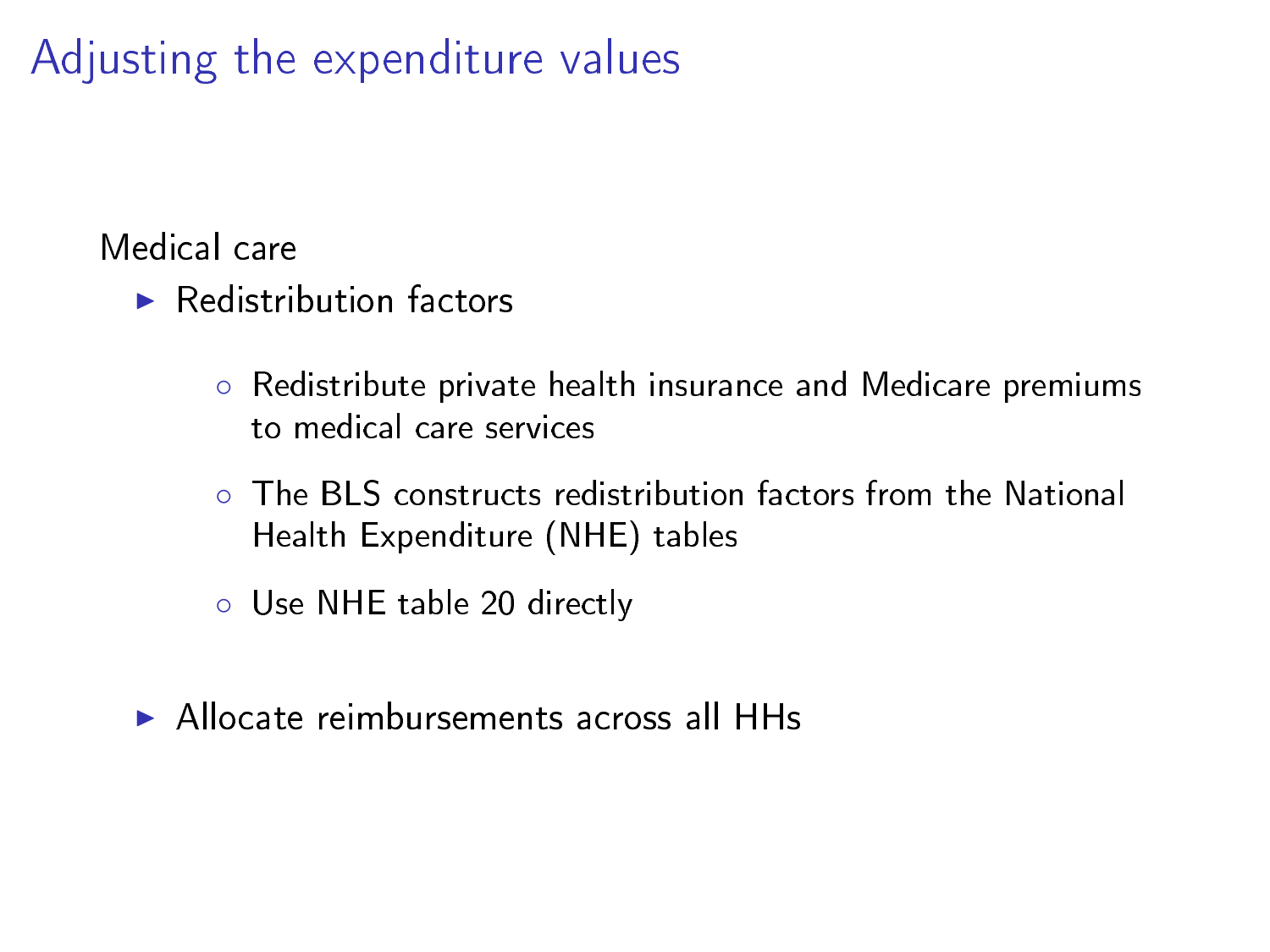### Concordance

 $\blacktriangleright$  In-scope expenditures for CPI could be divided into

- 8 groups
- 70 expenditure classes
- 211 item strata (item level)
- 303 entry level items (ELIs)
- $\triangleright$  Concordance from UCCs to item strata to ELIs

◦ Following BLS document CPI requirement for CE Appendix B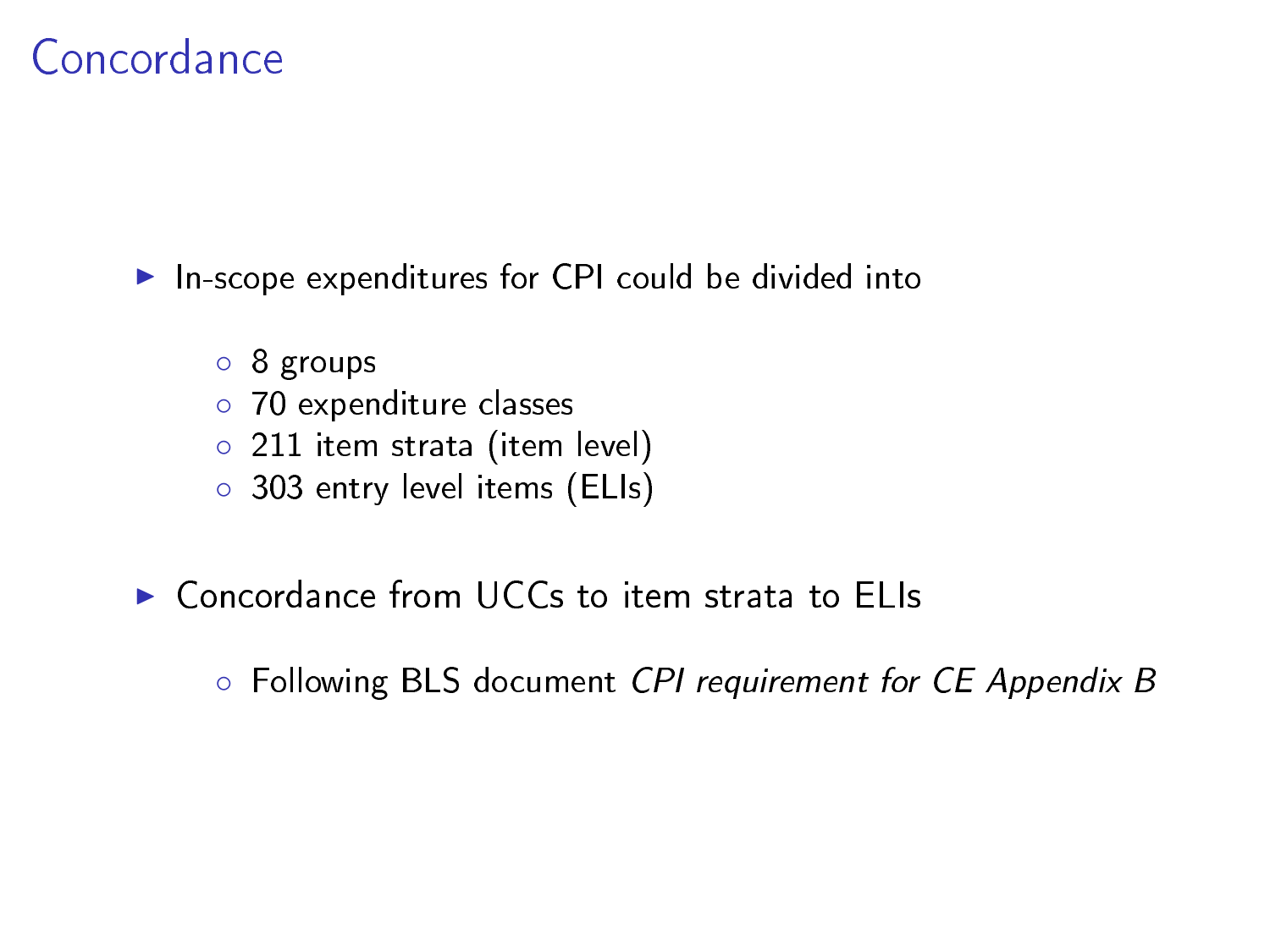# Calculating the expenditure shares

- $\triangleright$  Distinction between the survey period and the expenditure reference period
	- HHs surveyed in Feb.2017
	- Reports expenditures for Nov. and Dec. 2016 and Jan. 2017
- $\blacktriangleright$  Calculate the mean value of a calendar year
	- Create MO\_SCOPE
	- $\circ$  Annualized average expenditure for each UCC category  $k$  at percentile h

$$
\bar{X}_{k}^{h} = \frac{\sum_{i} \text{FINLWT}_{i}^{h} \cdot \sum_{t} C_{i,k,t}^{h}}{\sum_{i} \text{FINLWT}_{i}^{h} \cdot MO\_SCOPE_{i}^{h}} \times 12
$$

 $\blacktriangleright$  Expenditure share

$$
\omega_j^h = \frac{\bar{X}_j^h}{\sum_j \bar{X}_j^h}
$$